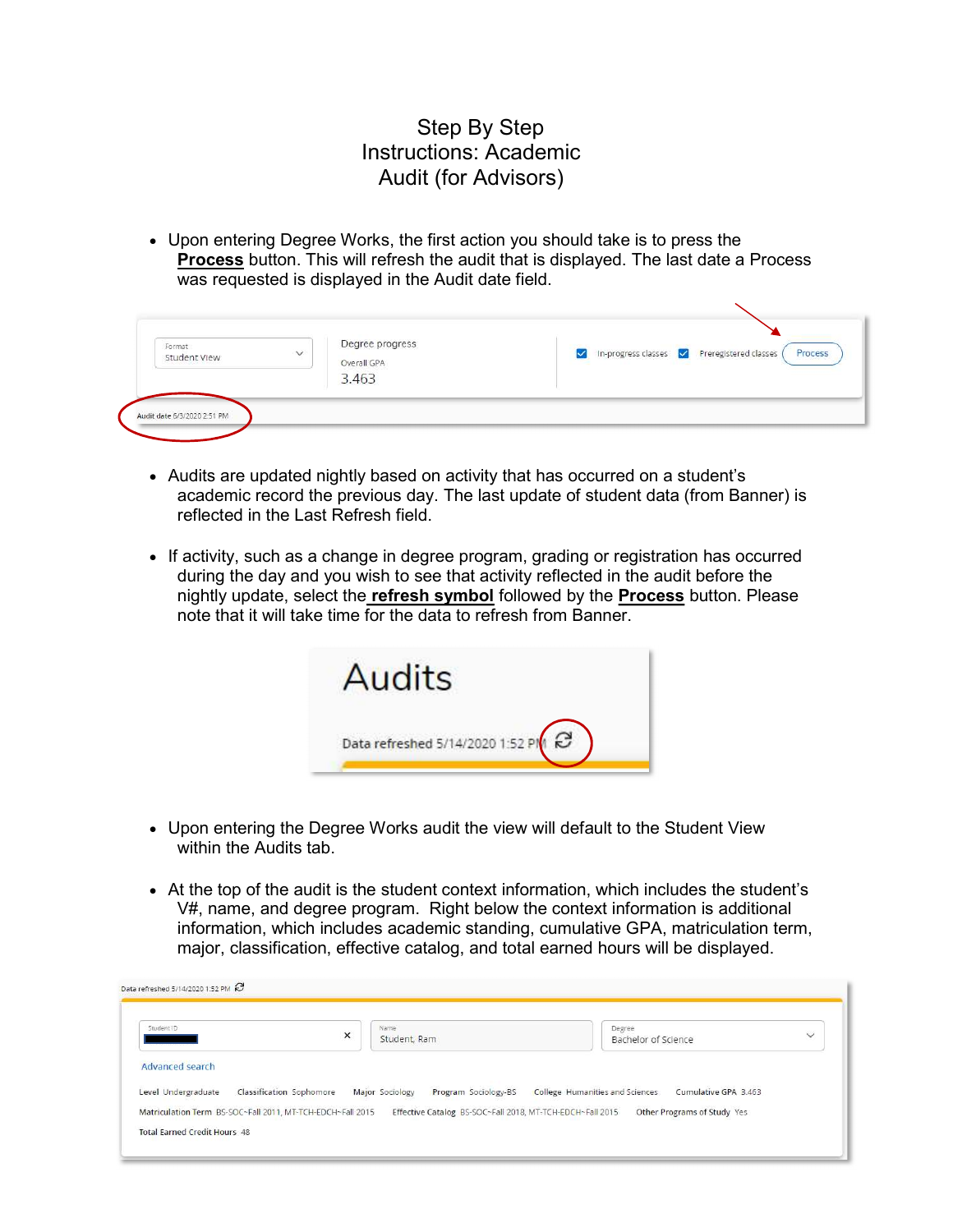- For students pursuing more than one major with the same degree, for example, History (BA) and English (BA), requirements for both majors and any associated concentration requirements will appear in the body as a single audit.
- For students pursuing more than one major with different degrees, for example, Chemistry (BS) and Dance and Choreography (BFA), the requirements for the majors and associated concentrations within the different degrees will display as individual audits. You can access the individual audits via the dropdown in the degree field located next to the student's name.

| Student ID      | Name<br>Student, Ram<br>$\sim$ | Master of Teaching  |
|-----------------|--------------------------------|---------------------|
| Advanced search |                                | Bachelor of Science |

- Below the student context and additional information area you will see the Degree Progress bar, which displays the student's overall GPA, as well as offering the option to selected whether you would like to leave in-progress and preregistered classes on the audit (recommended).
- The remainder of the audit is organized in groupings of requirements referred to as blocks. Based on a blocks characteristics, effective bulletin, credits required and applied as well as a running total of required and remaining credit hours will be displayed.
- The order of the blocks begins with the high‐level degree block associated with the student's primary program of study. This block contains a summary of the additional blocks within the audit.
- For undergraduate students, the next block that follows is the **University Core**  block. In our example the University Core requirements have been waived based on an earned Associates degree.
- The next block that follows is the primary Major's **General Education** block. Please note that a student only needs to satisfy the general education requirements associated with the primary major.

|         | <b>General Education: Humanities &amp; Sciences</b> |                 | INCOMPLETE               |       |         |           |  |
|---------|-----------------------------------------------------|-----------------|--------------------------|-------|---------|-----------|--|
|         | Catalog year: 2018-2019 GPA: 3.824                  |                 |                          |       |         |           |  |
|         |                                                     | Course          | Title                    | Grade | Credits | Term      |  |
|         | ◯ Focused Inquiry I and II                          |                 |                          |       |         |           |  |
| $\odot$ | Focused Inquiry I                                   | <b>UNIV 111</b> | <b>FOCUSED INQUIRY I</b> | A     | 3       | Fall 2011 |  |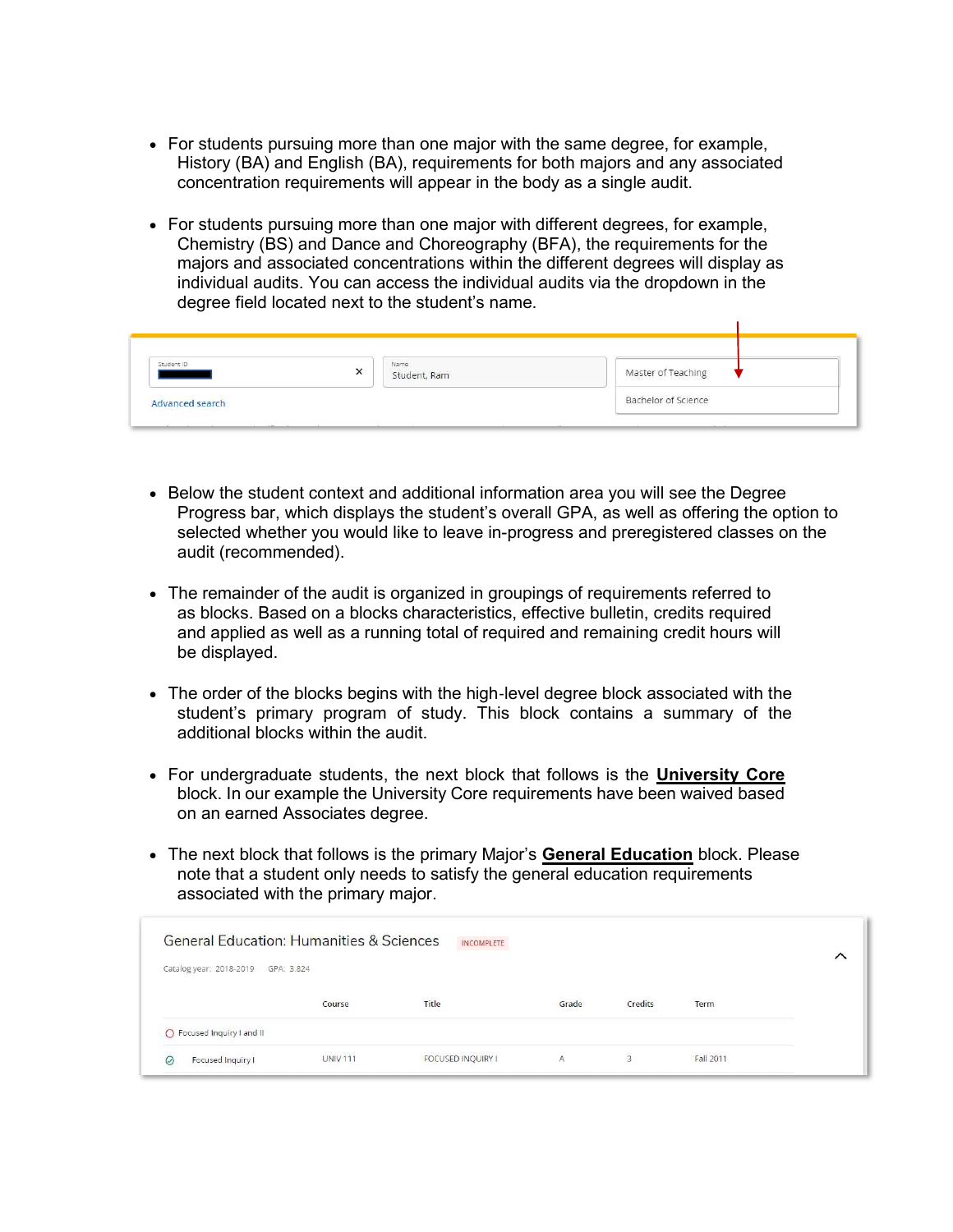- The next blocks that follows are the primary **Major** block, associated **Concentration** and in some cases Collateral, second Major and Minor blocks.
- Please notice that completed requirements are .
- Also note that requirements satisfied via a substitution/waiver will followed with an entry of Exception By. A summary of all substitution/waivers is displayed in the **Exceptions** block appearing farther down in the audit.

| Science and Technology | <b>BIOL 218</b>      | <b>CELL BIOLOGY</b> |                |             | <b>Fall 2012</b>                  |
|------------------------|----------------------|---------------------|----------------|-------------|-----------------------------------|
|                        | <b>Exception by:</b> | Smith, Ashley R     | On: 05/21/2020 | Also Allow: | BIOL 218 for Science & Technology |

• The next blocks that follow are the **Upper-Level Courses** and **Open Electives** blocks.

| <b>Upper-Level Courses</b><br><b>INCOMPLETE</b>                         |                         |                                                                                                                                                                    |                |         |             |   |
|-------------------------------------------------------------------------|-------------------------|--------------------------------------------------------------------------------------------------------------------------------------------------------------------|----------------|---------|-------------|---|
| Credits required: 45<br>Credits applied: 9                              | Catalog year: 2018-2019 | GPA: 0.000                                                                                                                                                         |                |         |             | ∧ |
| Unmet conditions for this set of requirements:                          |                         | Minimum Credits unsatisfied                                                                                                                                        |                |         |             |   |
|                                                                         | Course                  | Title                                                                                                                                                              | Grade          | Credits | Term        |   |
| 45 Credits in Coursework at the 300-Level or<br>∩<br>Higher is Required | Still needed:           | A minimum of 45 credits at the 300-level or higher is required for the degree. You currently have 9<br>and need 36 more.                                           |                |         |             |   |
| Upper-Level Credit Requirement                                          | <b>BIOL 303</b>         | <b>BACTERIOLOGY</b>                                                                                                                                                | IP             | (3)     | Spring 2013 |   |
|                                                                         | <b>BIOL 310</b>         | <b>GENETICS</b>                                                                                                                                                    | IP             | (3)     | Spring 2013 |   |
|                                                                         | <b>CHEM 301</b>         | ORGANIC CHEMISTRY I                                                                                                                                                | IP             | (3)     | Spring 2013 |   |
|                                                                         | Still needed:           | Complete 36 additional credit hours in 300- to 500- level courses or the equivalent to complete<br>the 45 upper-level credits requirement for a Bachelor's degree. |                |         |             |   |
|                                                                         |                         |                                                                                                                                                                    |                |         |             |   |
|                                                                         |                         |                                                                                                                                                                    |                |         |             |   |
| <b>Open Electives</b>                                                   |                         |                                                                                                                                                                    |                |         |             | ⌒ |
| Credits applied: 25<br>Classes applied: 11                              |                         |                                                                                                                                                                    |                |         |             |   |
| Title<br>Course                                                         |                         | Grade                                                                                                                                                              | Credits        |         | Term        |   |
| <b>BIO 110</b><br><b>GENERAL BIOLOGY II</b>                             |                         | B                                                                                                                                                                  | $\overline{3}$ |         | Summer 1997 |   |
|                                                                         |                         |                                                                                                                                                                    |                |         |             |   |

- Repeat block may appear displaying courses graded as F, W, NC as well as courses for which the grade exclusion policy has been applied appearing with grades of DN and FN. This block will appear after the Open Electives block. • Based on an individual student's academic record, an Insufficient Due to Grade or
- The next block that follows is the In-progress block, which displays a summary of current registration that appears throughout the audit denoted by a grade of IP.